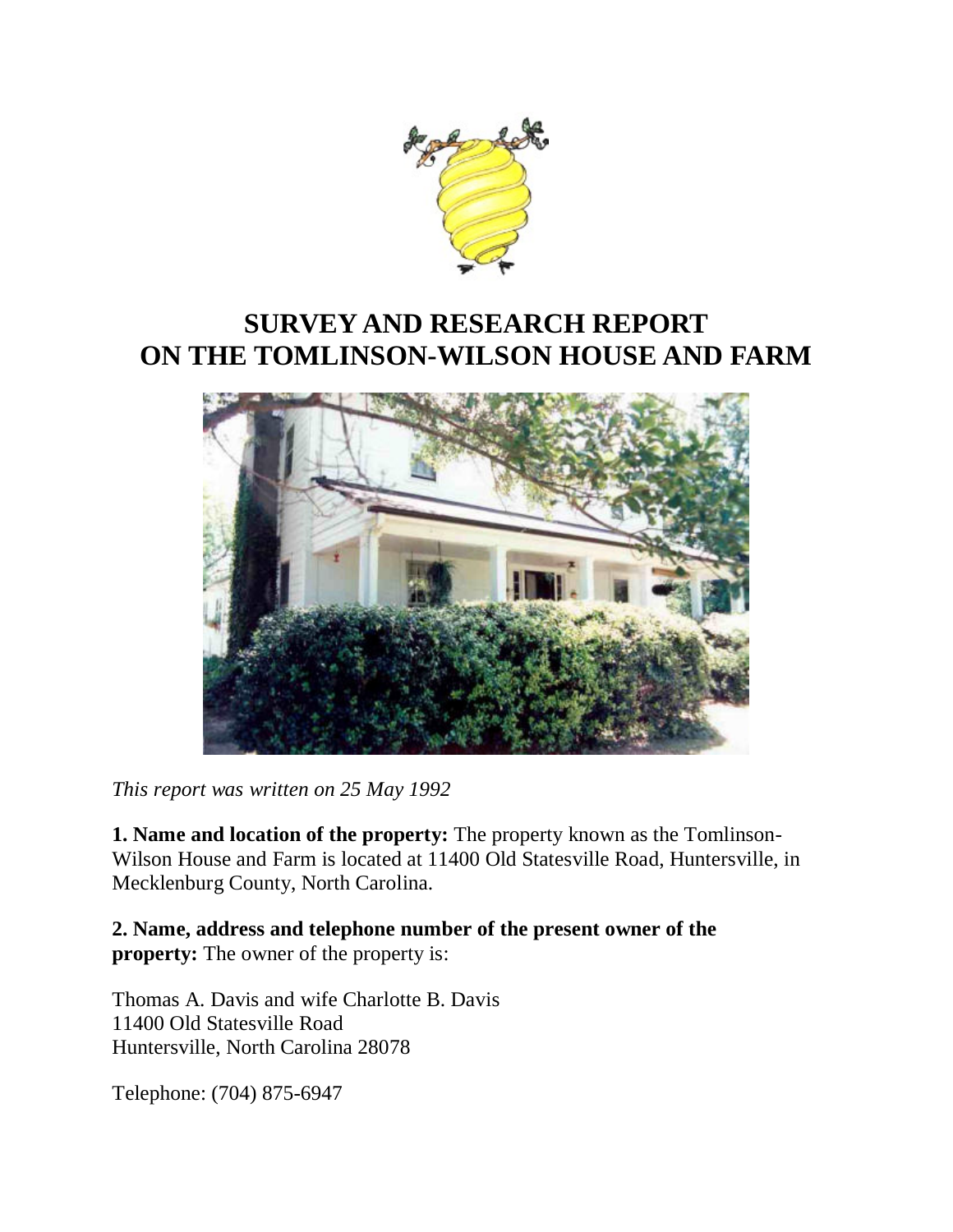Tax Parcel Number: 019-131-02

**3. Representative photographs of the property:** This report contains representative photographs of the property.

**4. A map depicting the location of the property:** This report contains maps which depict the location of the property.



**5. Current Deed Book Reference to the property:** The most recent deed to Tax Parcel Number 019-131-02 is listed in Mecklenburg County Deed Book 2561 on page 161.

**6. A brief historical sketch of the property:** This report contains a brief historical sketch of the property prepared by Ms. Paula M. Stathakis.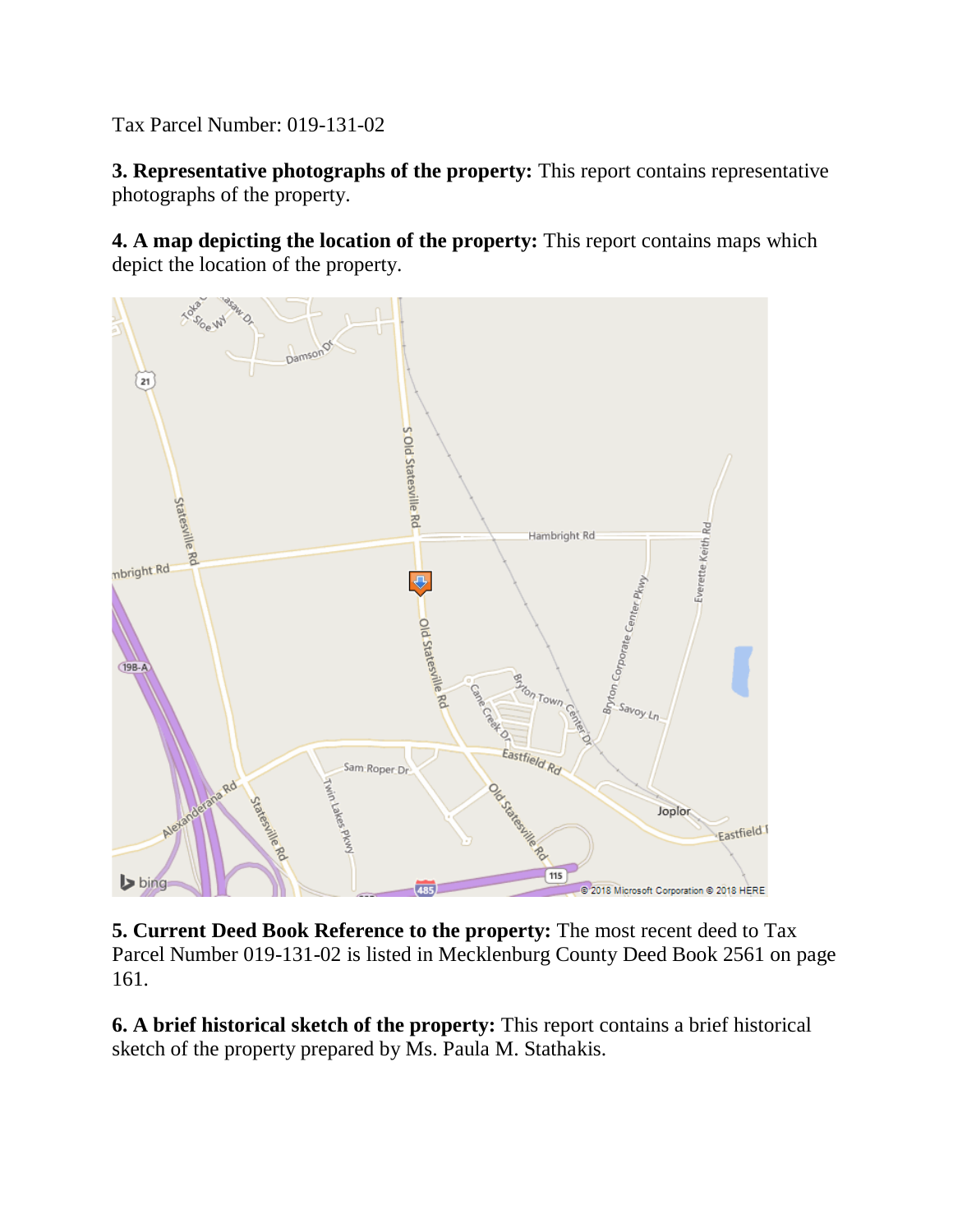**7. A brief architectural description of the property:** This report contains a brief architectural description of the property prepared by Ms. Nora M. Black.

### **8. Documentation of why and in what ways the property meets criteria for designation set forth in N.C.G.S. 160A-400.5:**

**a. Special significance in terms of its history, architecture, and /or cultural importance:** The Commission judges that the property known as the Tomlinson-Wilson House and Farm does possess special significance in terms of Charlotte and Mecklenburg County. The Commission bases its judgment on the following considerations: 1) the Tomlinson-Wilson Farm, once a part of a much larger tract of land, is a good example of the agricultural environment that was predominant in Mecklenburg County and North Carolina; 2) the Tomlinson-Wilson House is believed to have been constructed by the Tomlinson family in the 1840's; 3) as the only surviving early house on the agricultural tract, the Tomlinson-Wilson House is a good example of a mid-19th century vernacular farmhouse with some Adam details; 4) the Tomlinson-Wilson House is architecturally significant as an I-house plan in the Tidewater South, Folk House tradition; 5) the Tomlinson-Wilson House has many exterior features, such as the one-story shed-roofed porch and the front door surround, that are intact and in very good condition; 6) the Tomlinson-Wilson House has many interior appointments, such as the fireplace surrounds and the curved balustrade, that are intact and in very good condition; and 7) the Tomlinson-Wilson House and Farm can provide valuable insight into the life of Mecklenburg County's early yeoman farmers.

**b. Integrity of design, setting, workmanship, materials feeling, and /or association:** The Commission contends that the architectural description by Ms. Nora M. Black included in this report demonstrates that the Tomlinson-Wilson House meets this criterion.

**9. Ad Valorem Tax Appraisal:** The Commission is aware that designation would allow the owner to apply for an automatic deferral of 505 of the Ad Valorem taxes on all or any portion of the property which becomes a designated Historic landmark." The current appraised value of the improvement is \$59,140. The current appraised value of the 26.32 acres of Tax Parcel 019-131-02 is \$131,600. The total appraised value of the property is \$190,740. The property is zoned R3.

# **Date of Preparation of this Report:** 25 May 1992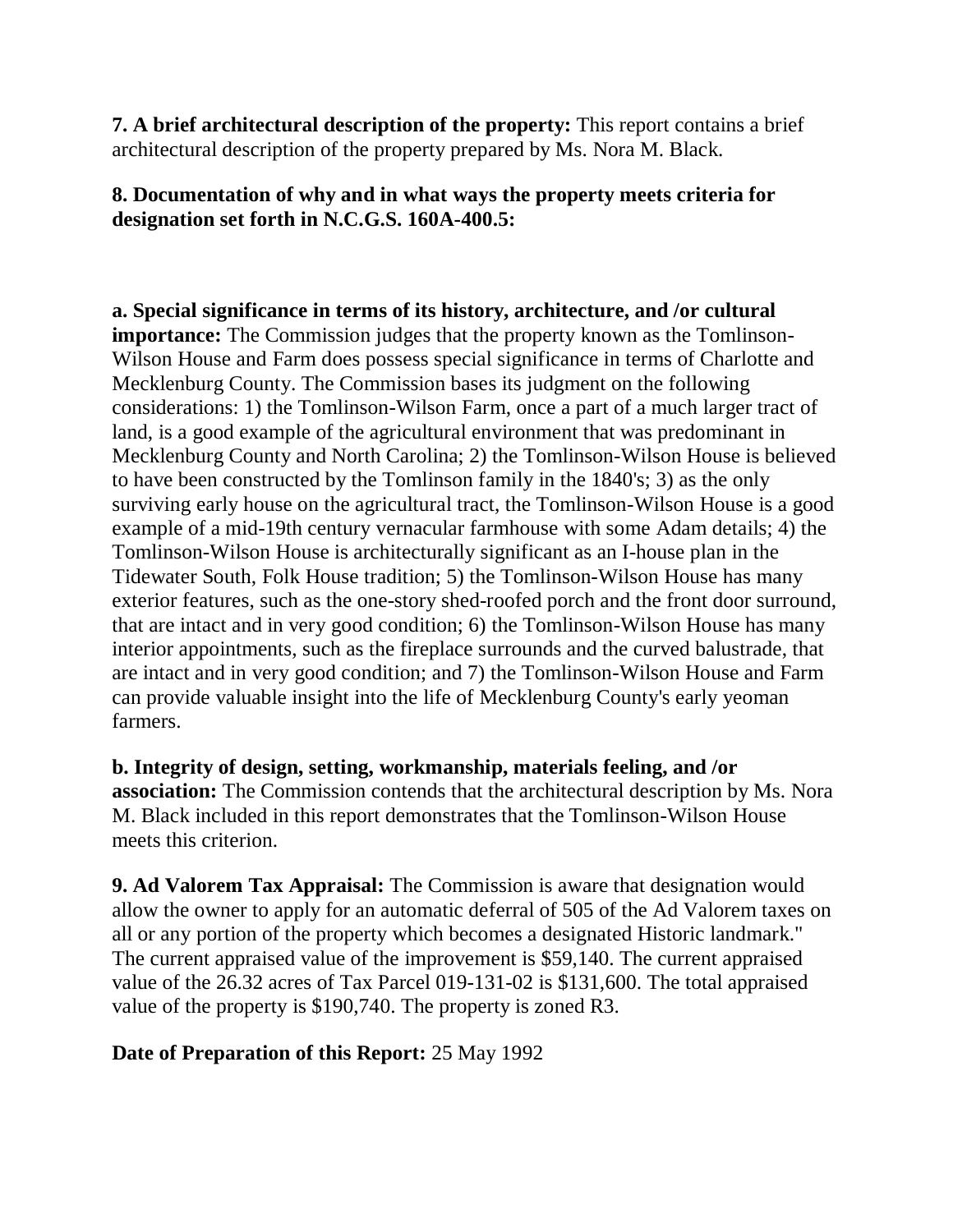**Prepared by:** Dr. Dan L. Morrill in conjunction with Ms. Nora M. Black Charlotte-Mecklenburg Historic Landmarks Commission The Law Building, Suite 100, 730 East Trade Street Charlotte, North Carolina

Telephone: 704/376-9115



# *Historical Overview*

#### *Ms. Paula M. Stathakis*

The Tomlinson-Wilson House was once part of a large farm that consisted of at least 186 acres. Although there are no extant documents that authenticate the date of the house, the accepted local history about the house is that it was built in the early 1840s. Deeds for the property cannot be traced beyond 1891; it is therefore not possible to verify this assumption through legal records.

According to an initial report made by M. B. Gatza, the earliest name that can be associated with this house is Tomlinson, the family who probably built it in the 1840s. The Wilson family subsequently purchased the property. According to the earliest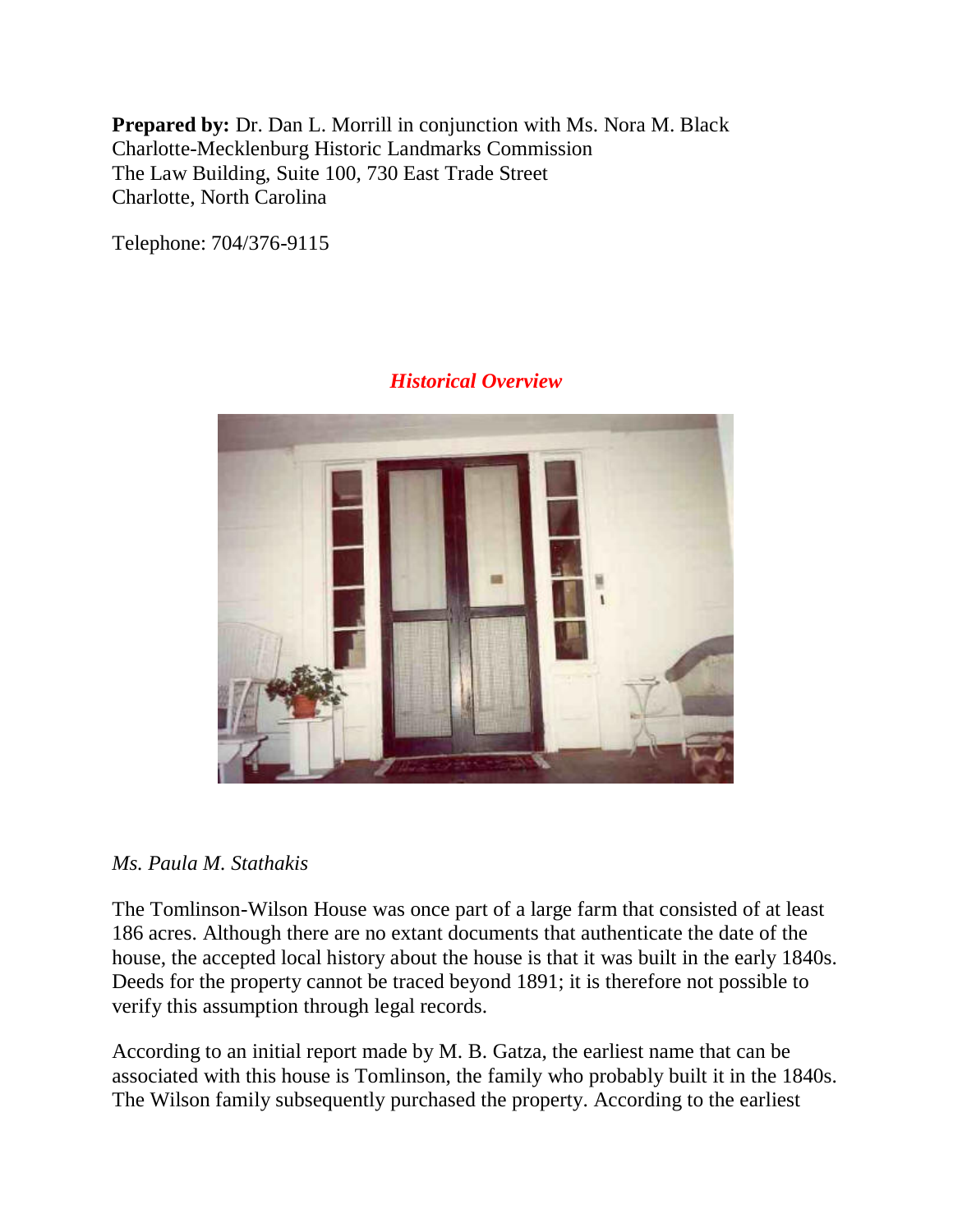deed that can be identified with this property, J. F. Wilson is the first member of the Wilson family that can be documented as an owner of the land. <sup>1</sup> J.F. Wilson was a son of Cyrus Wilson who was probably the Wilson who purchased the property. Cyrus Wilson was killed by a fall from a swing in the backyard of this house.

The history of this house is obscure, but the legal records suggest that the Wilson family encountered financial difficulties prior to the 1890s and lost the house. C. W. (Clarence Wesley) Wilson, son of Cyrus Wilson, lost the property because he defaulted on a loan. No records exist to explain to whom he was indebted or for what purpose. The property was auctioned at the courthouse and purchased by J. F. Wilson.<sup>3</sup> By January of 1892, C. W. Wilson owned 98.25 of the original 186 acre tract and J. F. Wilson owned the remaining 87.75 acres. It is not clear if C.W. Wilson purchased the land or if it was given to him by J.F. Wilson. <sup>4</sup>

This property is located in the Mallard Creek Township, a rural area populated almost exclusively in the late nineteenth century by small farmers who grew corn and other grains, cotton, and raised livestock. Farmers in this area appeared to be more dependent on cotton as a cash crop towards the latter part of the nineteenth century, as did farmers in other parts of Mecklenburg County. Unfortunately, the Wilsons do not appear in the existing agricultural censuses for the nineteenth century in Mecklenburg County, so there is no way to document their agricultural activity on this land. There is, however, no reason to suspect that they behaved any differently than their neighbors regarding agriculture. <sup>5</sup>

J.F. Wilson sold his land in 1896 to P.T. Christenbury. <sup>6</sup> Christenbury deeded the land to his daughter Margaret in 1933. <sup>7</sup> Margaret Christenbury Dellinger and her husband C. M. Dellinger sold part of the property in 1946 to N. S. and Eva Tomlinson. <sup>8</sup> N.S. Tomlinson was the last owner to farm this land. The Tomlinsons sold the property that same year to Charles and Helen Bruce. <sup>9</sup> When the Bruces bought the property, they found bales of cotton piled on the porch of the house. Charles Bruce was employed as a salesman for Howard and Shelton in Charlotte. In 1975, Helen Bruce sold the house to the current owners, Thomas and Charlotte Davis, her daughter and son-in-law. <sup>10</sup>

**Notes** 

<sup>&</sup>lt;sup>1</sup> Deed 81-490, 11-25-1891 mentions that J.F. Wilson was the son of Cyrus Wilson who was the previous owner of the property. Indices of deeds in the nineteenth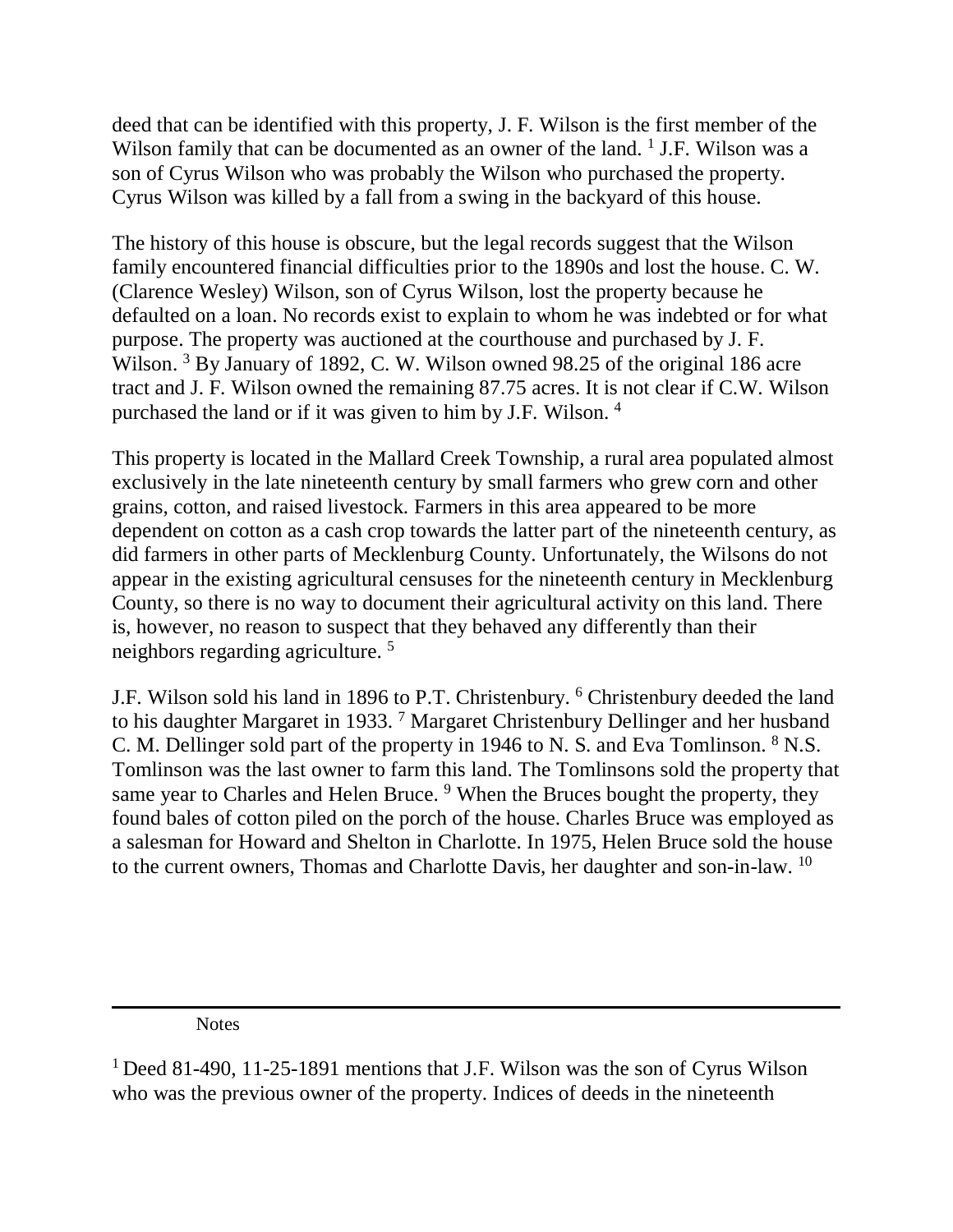century do not list a Cyrus Wilson as a landowner of any property in Mecklenburg County.

<sup>2</sup> Charles William Sommerville, *The History of Hopewell Church*, Charlotte, N.C.: Observer Printing House, 1939, p. 198. Survey report by M.B. Gatza.

<sup>3</sup> Deed 82-59, 8-3-1891, Mecklenburg County Courthouse. In a confusing array of deeds, this property appears to have passed back and forth between J. F. Wilson and E. M. and N. W. Puckett in 1891 and 1892. J. F. Wilson ended up as sole owner of the property in 1892.

<sup>4</sup> Deed 82-592, 1-7-1892. Mecklenburg County Courthouse.

<sup>5</sup> According to the 1880 Agriculture Census for Mecklenburg County, one of the owners of the property, E. M. Puckett grew fifteen acres of cotton, ten acres of corn, and ten acres of oats. Puckett probably did not grow these crops on the Tomlinson-Wilson land, but these crops were typical for the area and the region.

<sup>6</sup> Deed 112-625, 11-18-1896. Mecklenburg County Courthouse.

<sup>7</sup> Deed 846-126, 11-16-1933. Mecklenburg County Courthouse.

<sup>8</sup> Deed 1188-10, 2-11-1946. Mecklenburg County Courthouse. This deed conveyed 49.75 acres, slightly more than half of the tract that the Dellingers owned.

<sup>9</sup> Deed 1222-65, 10-17-1946. Mecklenburg County Courthouse.

<sup>10</sup> Deed 2561-161, 1-1-1975. Mecklenburg County Courthouse.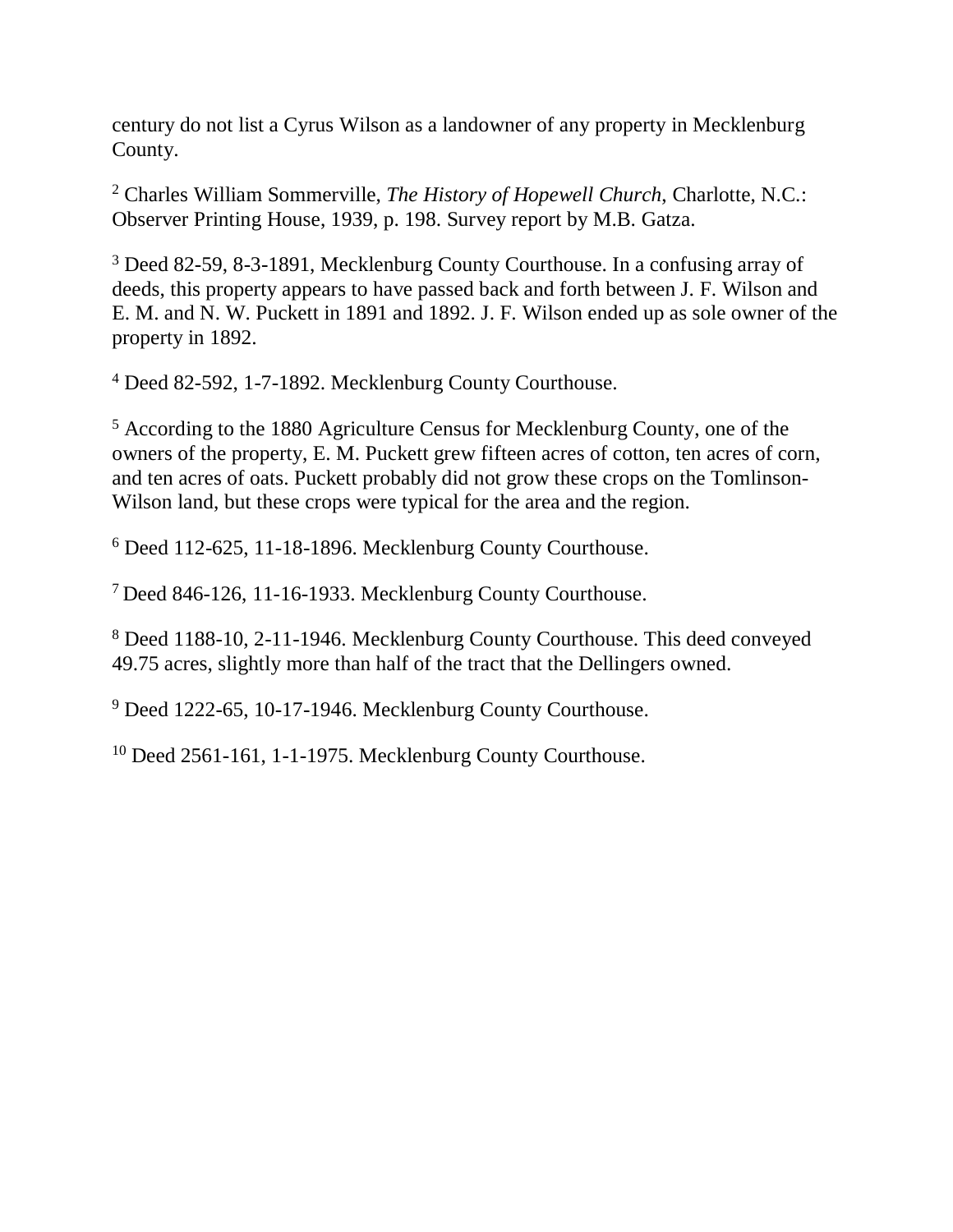#### *Architectural Description*



#### *Ms. Nora M. Black*

The Tomlinson-Wilson House and Farm is located on the east side of Old Statesville Road (Highway 115 running from Charlotte to Huntersville). The house is north of Alexanderana Road but south of Hambright Road. The house is approached by a long unpaved driveway crossing the Southern Railroad tracks (formerly the Atlantic, Tennessee & Ohio tracks) that parallel Old Statesville Road. The front or west facade of the house faces Old Statesville Road; the rear or east facade overlooks a grassy field and woodlands. The house is located on a roughly rectangular-shaped parcel of 26.32 acres owned by Thomas A. Davis and his wife, Charlotte B. Davis. Large trees and tall shrubbery make the house difficult to see from the Old Statesville Road.

The Tomlinson-Wilson House is a Pre-railroad Folk House built in the Tidewater South tradition. The house is a subtype of the Tidewater South tradition called the extended I-house type.) <sup>1</sup> Pre-railroad folk houses built before ca.1850 to 1890 (and locally as late as ca.1920), reflect the difficulty and expense of transporting bulky building materials such as lumber and brick over long distances. Inland regions, far from the coast or navigable rivers, depended on transportation provided by horse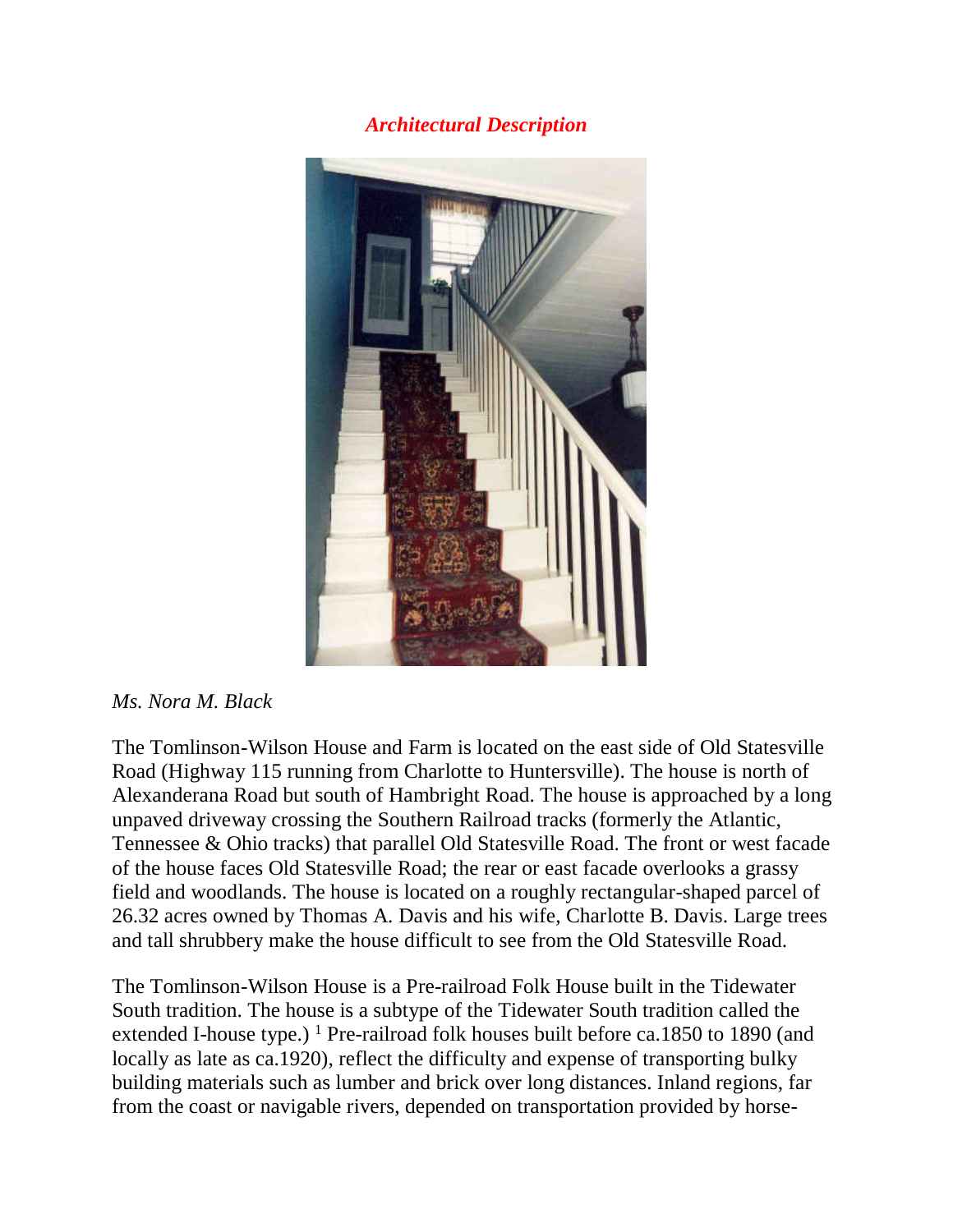drawn wagons. For that reason, the average citizen was limited to construction that used materials found on site or very close at hand. The forests covering the eastern half of the United States provided a huge supply of timber and established wooden folk building as the tradition. 2

The linear-plan of the extended I-house type reflects the milder winters of the Southern United States. The plan is exemplified by a center passage running from the front entry to the back door with a single room on either side of the center passage. In two-story plans, the stairway is constructed in the center passage. The plan generally had a one-story shed extension along the rear of the house. Although the New England tradition (massed plan that was two-rooms deep) provided more interior space, builders in the South used the linear one-room deep plan because less time was spent indoors and for cross-ventilation to cool the house.

The Tomlinson-Wilson House was constructed during a period of great change in North Carolina. It is important to note that "[f]or many Carolinians, the 1830s were years of economic decline and outmigration; the decade was also a time of greater economic stratification, as planter families continued to consolidate property and the plantation system expanded into the Piedmont." 3 The North Carolina State Railroad between Charlotte and Raleigh would not be completed until 1854. The tracks of the Atlantic, Tennessee & Ohio, just west of the Tomlinson-Wilson House, would not be constructed until 1860 and then relaid in 1874. The American architectural profession, in its infancy in the 1830s, influenced the work of local builders much less than plan books and carpenters' handbooks.

In the midst of the changes in both the state and the country, the Tomlinson-Wilson House was constructed. The house is roughly contemporary with Cedar Grove (1831- 33), another rural house in northern Mecklenburg County. Comparing the two houses gives a good example of the economic stratification in the area. Cedar Grove, the larger of the two, was built by a merchant-planter able to afford the expense of constructing brick kilns and importing hardware and manufactured goods from New York and Philadelphia. In contrast, the owners of the Tomlinson-Wilson House, being yeoman farmers, had to use less expensive materials available locally. Unlike the Greek Revival style of Cedar Grove, the Tomlinson-Wilson House is constructed in a Folk House tradition.

The ground plan of the Tomlinson-Wilson House is that of a typical extended I-house plan in the Tidewater South Folk House tradition. Plan variations include a one-story, rear-facing ell and a later extension of the ell on the northeast corner of the principal mass. A one-story addition on the southeast corner provides an infill between the ell and the shed extension of the principal mass. The house presents a symmetrical, twostory elevation to Old Statesville Road. The Tomlinson-Wilson House has a one-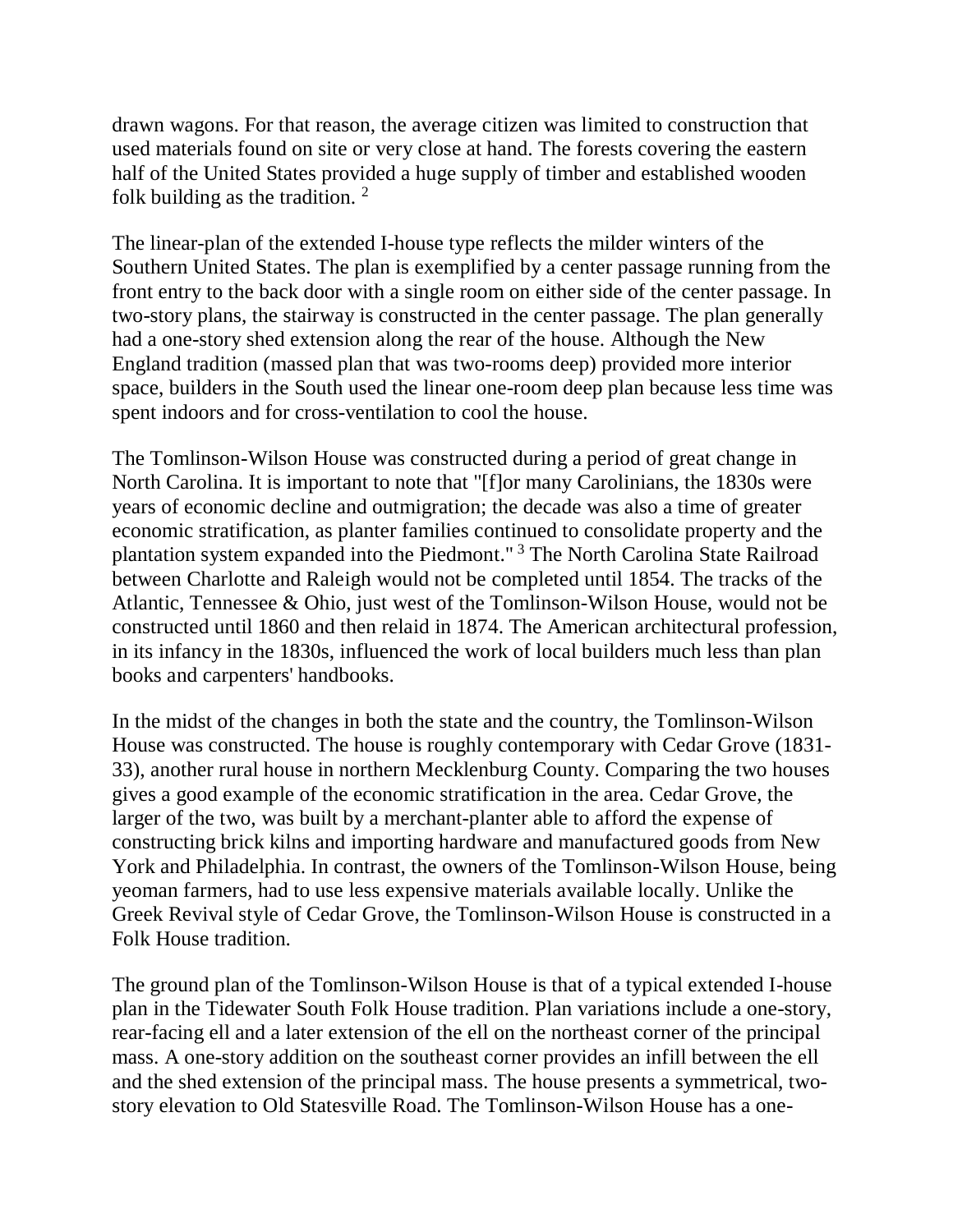story, full-width, shed-roofed front porch typical of the extended I-house plan. By the late 18th century, this became a common feature in southern folk houses to provide a cool shelter from both the summer's heat and frequent thunderstorms. The side-gabled roof is a common roof type found in this style.

# **Exterior**

The Tomlinson-Wilson Houses has two types of siding: horizontal lapped board siding and flush horizontal siding. The flush horizontal siding is under the protection of the front porch; that type of siding indicates the porch was considered an exterior room. Wide boards trim the corners of the house. The exterior, including the trim, is painted white. The house is set on rectangular piers of granite; the current owner placed concrete block infill between the granite piers.

The side-gabled roof has a moderate slope. It encloses an attic that provides storage space for the house. The roof is supported by common rafters with tie beams; the roof sheathing is tongue-and-groove boards. The charcoal gray composition shingles are laid in a simple, coursed pattern. The boxed eaves support charcoal gray gutters which carry roof runoff to the white downspouts. The gable ends have a moderate overhang. An exterior chimney is centered on each gable end. Wooden louvered vents flank each chimney at the attic level. Gray stucco covers the stone base and brick of each chimney.

Many of the windows in the Tomlinson-Wilson House contain the original leaded glass. Additionally, the original wooden sash has the deep and narrow muntins (wooden moldings holding the individual panes in place) of the Adam style. Except for those in the addition on the southeast corner, all windows are double hung wooden sash. First floor windows in the gable end section are tall 9/9 windows placed singly but in symmetrical rows. Second floor windows in the gable end section are shorter 6/6 windows also placed singly and symmetrically. Windows in the ell section are pairs of 6/6 and 2/2 windows. The addition on the southeast corner has three pairs of casement windows on the east facade and two fixed sash stained glass windows on the south facade.

The symmetrical front elevation is three units wide with the front entry forming the center unit. The one-story shed-roofed porch extends across the front of the house. The roof of the porch is supported by square Tuscan-style columns; the porch railing is a simple wooden balustrade. Most of the balustrade is original; however, a couple of sections, milled to match the original, have replaced deteriorated sections. Both the floor and the ceiling of the porch are tongue-and-groove boards. Five brick steps lead to the porch. A single light fixture is centered at the front entrance.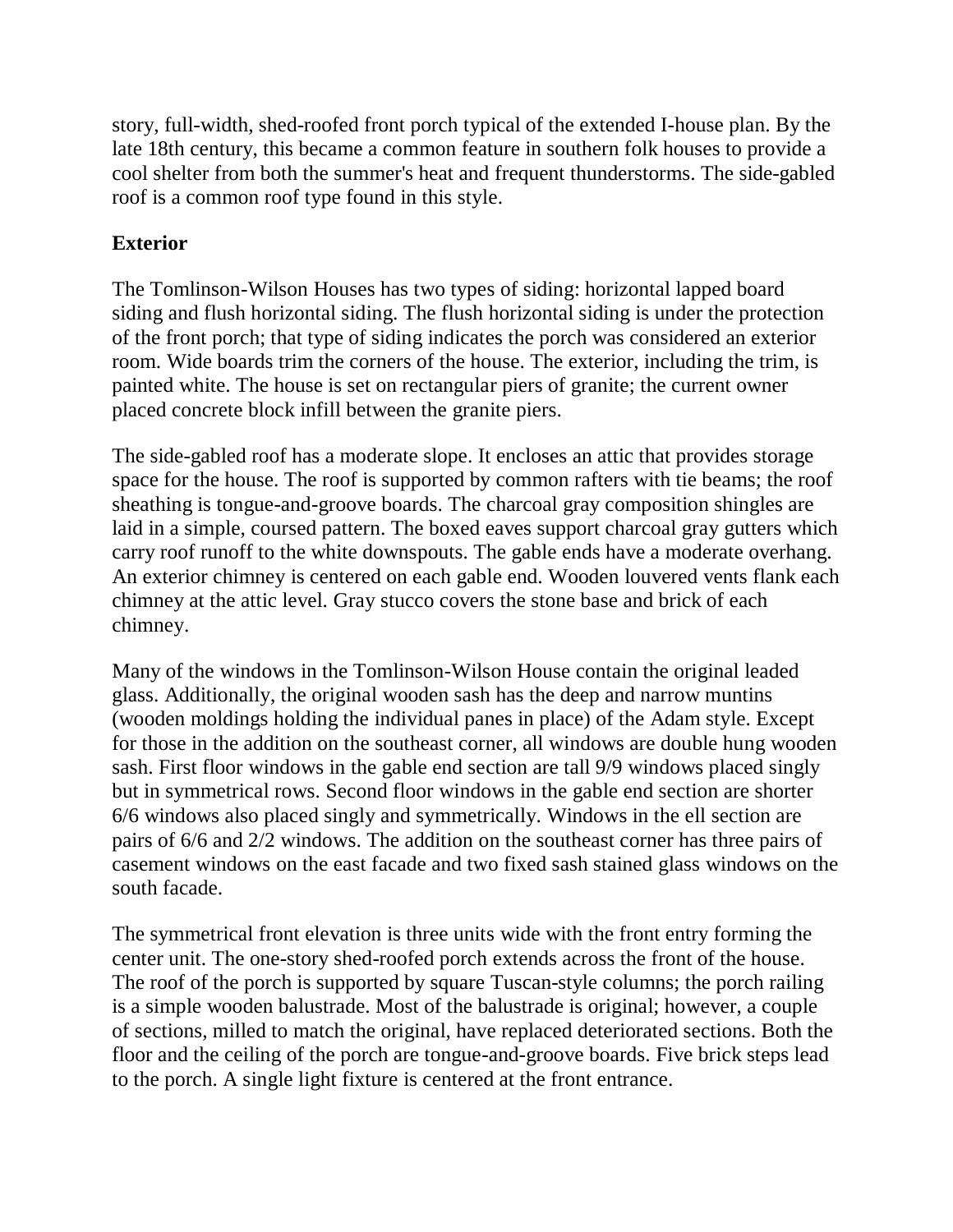The front entry, located on the west elevation, is the most decorative element of the exterior. It appears to have changed little over the years. It consists of a wooden enframement surrounding the paired doors with five sidelights on either side. The white enframement has simple decorative moldings. The sidelights do not run the full height of the door but end at knee height. Beneath the sidelights are white wooden panels. A pair of screen doors opens to a pair of narrow two panel wooden doors. The narrow vertical panels emphasize the height of the white doors.

The Tomlinson-Wilson House has no porch on the back or east facade of the house at this time. The back door, which is located in the southeast corner addition, is approximately at ground level.

# **Interior**

Much of the interior of the Tomlinson-Wilson House has not been modernized. Most of the historic fabric is not only intact but visible. Most rooms have original painted moldings and original hardware for the two-panel wooden doors. In the two-story section, the interior walls are boards laid horizontally. This section also has board ceilings. The ell and the southeast corner addition have walls of various materials including antique bricks, boards and sheetrock. The ceilings are approximately 9' high throughout the house. Wide pine boards were used for flooring in most rooms. Flooring in the entry hall and the parlor were replaced due to deterioration. The current owner salvaged similar pine flooring from the Sugar Creek Presbyterian Church for those two rooms. The southeast corner addition has a floor of oversized brick.

The front doors open to the center passage hall. The unbroken run of the open staircase begins at the left (north) of the door. A closet is enclosed beneath the stairwell. A sheetrock wall closes off the east end of the hall; it could be removed if an owner wished to restore the center passage to the back of the house. The square newel on the first floor has a simple square cap while another square newel on the second floor has a round pillbox cap. The balustrade, composed of narrow strips of wood, supports a gracefully curved and carved handrail.

To the right (south side of the house) when standing at the front entry is the room presumed to have been the original parlor. The focal point of this room is the fire surround on the south wall. The fire surround has simple engaged pilasters, set on unadorned plinth blocks, on each side of the fireplace; the pilasters support a high shelf. Beneath the shelf, the wood is paneled in a three-part design with a raised center tablet. Above the shelf, a wooden panel is cut into a pair of quarter circles. The brick hearth is flush with the floor. A fireplace insert makes the chimney more efficient.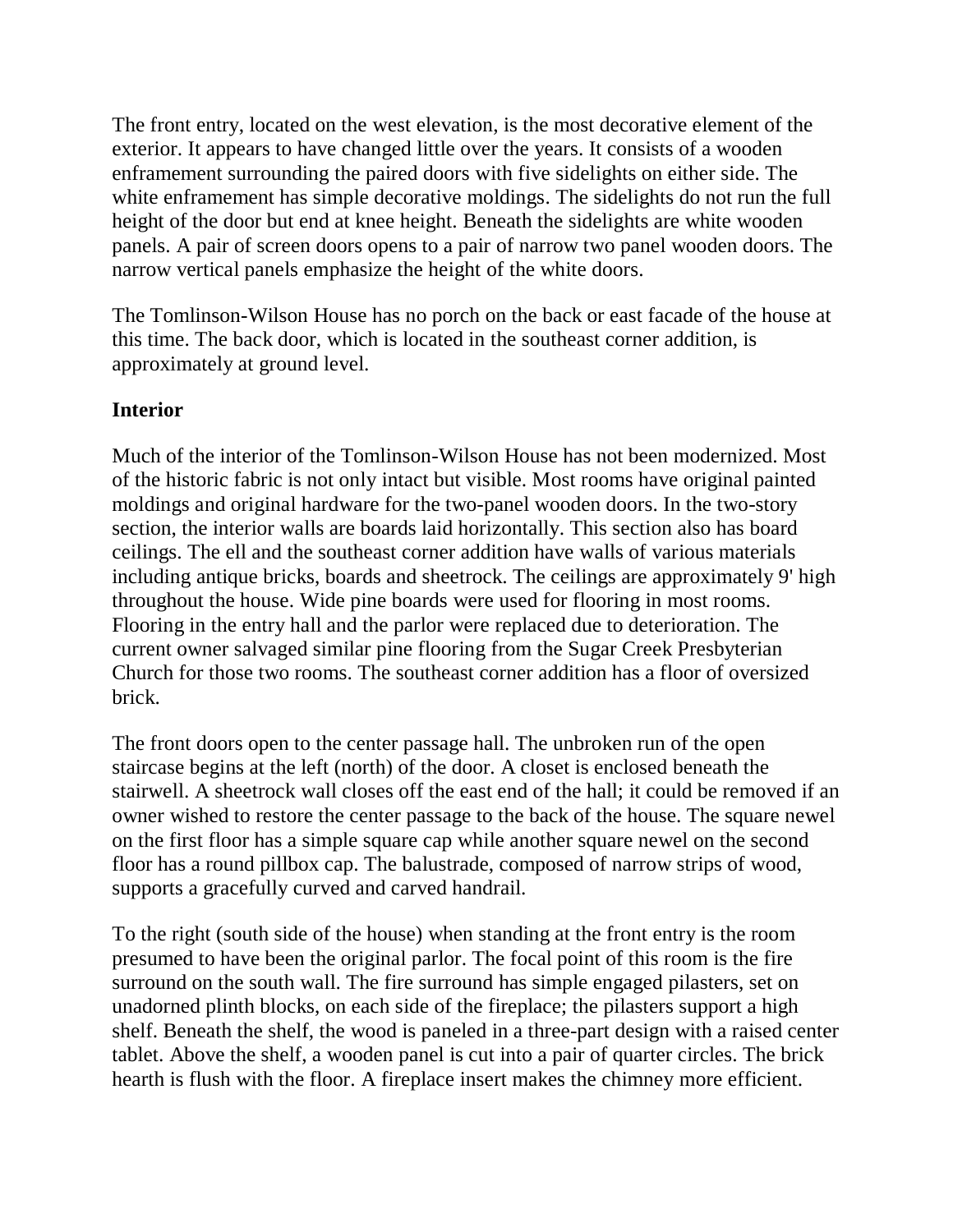The dining room is to the left (north side of the house) when standing at the front entry. The fireplace occupies the north wall of the room. The fire surround has the appearance of a pedimented door surround. Engaged pilasters support a frieze board, cornice and shelf. Above the shelf, the triangular piece of wood resembles a pediment. This fireplace has a raised brick hearth.

The dining room has a doorway on the east wall leading to the kitchen. The kitchen has modern conveniences. The oak flooring in the kitchen, although not original, came from the site. A storm in 1980 felled a white oak tree in the back yard and a red oak tree in the front yard. State officials measured the fallen white oak tree and determined it to be the fourth largest in North Carolina. It was also believed to be the tree that held the swing from which Cyrus Wilson fell to his death. The current owners had the trees taken to a sawmill and have used some of the lumber in the house.  $4$ 

The kitchen, laundry room and small sitting room form three narrow rooms within the original one-story shed extension on the rear (east) side of the house. The ell on the northeast corner of the house contains a crafts workroom, a bathroom and a bedroom laid out in linear fashion. The easternmost section of the ell had to be rebuilt after a tree fell on it. The stone foundation for the original kitchen chimney is still under the rebuilt section. At the extreme southeast corner of the house is a family room added by the current owners in 1980. The brick floor was salvaged from the Glen Alpine textile mill. Two stained glass windows flank a large fireplace set in a wall of old brick.

The second floor is also laid out in the center hall passage plan. A bath has been constructed in the west end of the center passage. The original stair to the attic is located in that bath. At the east end of the hallway, a half-door conceals a storage area tucked under the shed roof of the rear extension.

There are bedrooms located on the north and south sides of the second floor hallway. The south bedroom has a fireplace on the south wall with a fire surround similar to the one in the dining room. A cupboard, originally built-in on the first floor, has been moved to the south bedroom. It serves as closet since the house, as originally constructed, had no closets. The fireplace in the north bedroom was closed when an early oil furnace was used; however, the current owner may reopen it since he has a new heating system.

A natural gas pac system provides heat and air conditioning for the residents of the Tomlinson-Wilson House. The whole house was rewired in 1953 to provide better lighting, but the work was done in a sensitive manner. The house contains 2,893 square feet according to Mecklenburg County tax records.